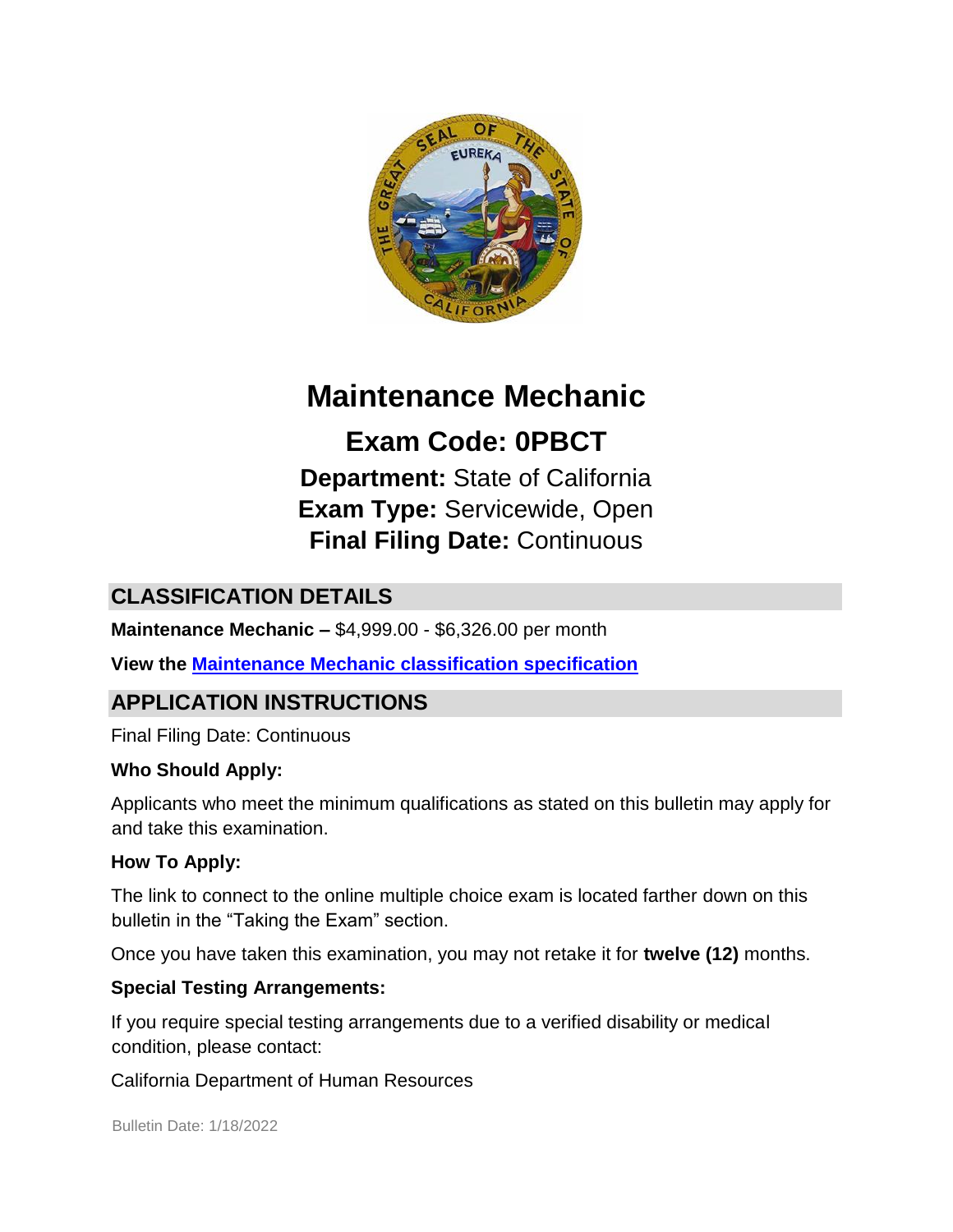CalCareer Service Center 1810 16<sup>th</sup> Street Sacramento, CA 95814

Phone: (866) 844-8671 Email: CalCareer@CalHR.CA.GOV

California Relay Service: 7-1-1 (TTY and voice)

TTY is a Telecommunications Device for the Deaf, and is reachable only from phones equipped with a TTY Device

# **MINIMUM QUALIFICATIONS**

All applicants must meet the education and/or experience requirements as stated on this exam bulletin to be accepted into the examination. Part-time or full-time jobs, regardless of whether paid or volunteer positions, and inside or outside California state service will count toward experience.

#### **Maintenance Mechanic**

#### **Either 1**

Completion of a [recognized apprenticeship in a mechanical trade.](https://www.jobs.ca.gov/jobsgen/4PB15A.pdf) (Apprentices who are within six months of completing their apprenticeship program may be admitted to the examination, but must present evidence of completion prior to appointment.) **Or 2** 

Three years of varied experience as a [Building Maintenance Worker](https://www.jobs.ca.gov/jobsgen/4PB15D.pdf) in California state service, which must have included experience working in [at least three of the following](https://www.jobs.ca.gov/jobsgen/4PB15B.pdf) [areas: electrical, plumbing, heating, water and power systems; repairing various](https://www.jobs.ca.gov/jobsgen/4PB15B.pdf) [mechanical and automotive equipment; and performing minor building construction,](https://www.jobs.ca.gov/jobsgen/4PB15B.pdf) [repair and painting.](https://www.jobs.ca.gov/jobsgen/4PB15B.pdf) **AND**

Education: [Completion of 576 hours of formalized technical instruction](https://www.jobs.ca.gov/jobsgen/4PB15C.pdf) relating to Maintenance Mechanic offered by such established programs as: Job Corps; Skill Centers; ROP; Trades Schools; Military; and JTPA (Joint Training Partnership Act). (An Associate of Arts Degree or Certificate of Completion in Mechanical Technology from a California Community College, which must have included at least 12 semester units of instruction in mechanical trades courses, may be substituted for the 576 hours of the technical instruction.) Students who are within six months of completing their degree will be admitted to the examination but they must present evidence of completion prior to appointment. (Two additional qualifying years of experience may be substituted for required education.)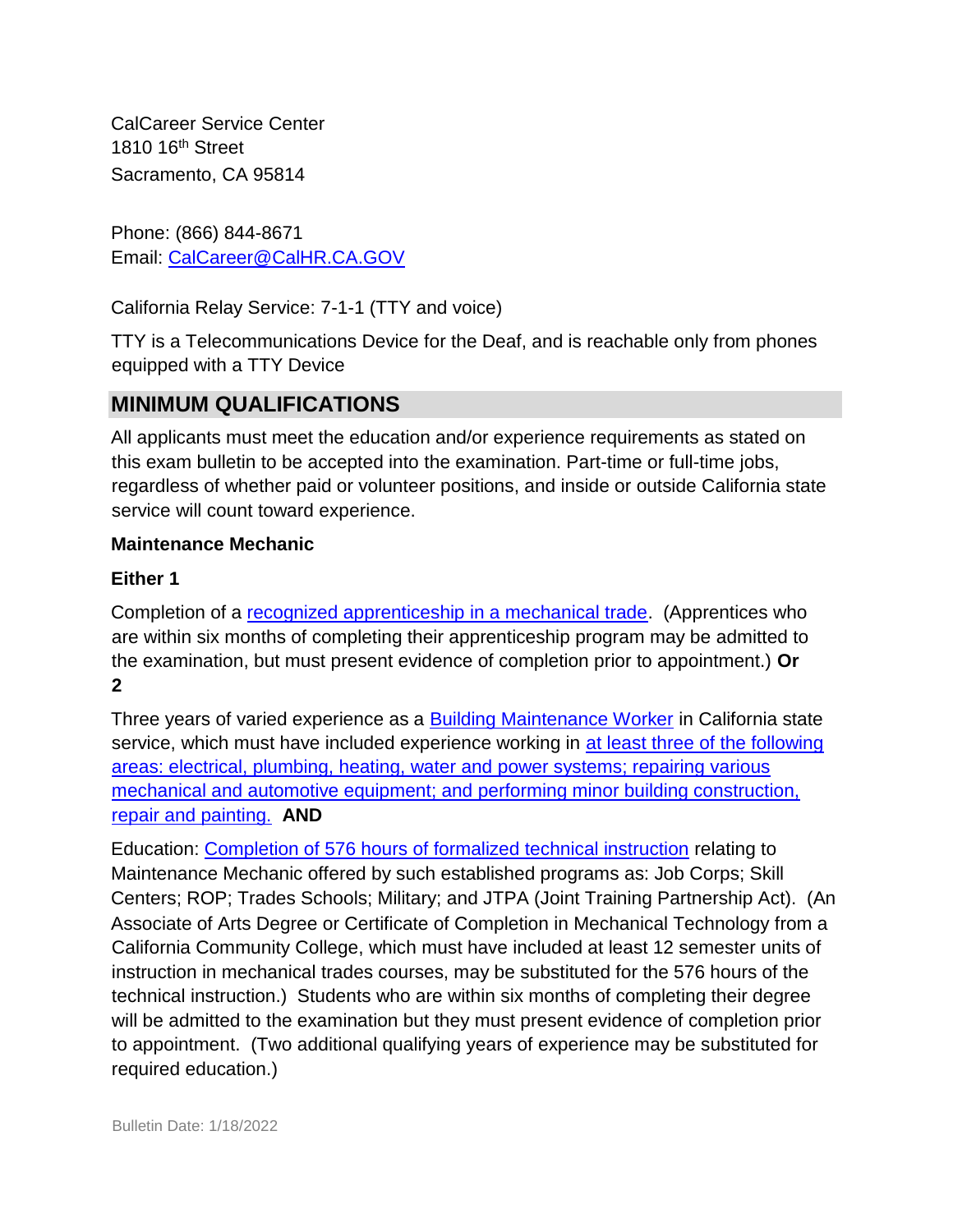### **Or 3**

Four years of varied experience in the Mechanical Trades which must have included experience working in [at least three of the following areas: Electrical, plumbing, heating,](https://www.jobs.ca.gov/jobsgen/4PB15B.pdf) [water and sewer systems; repairing various mechanical and automotive equipment; and](https://www.jobs.ca.gov/jobsgen/4PB15B.pdf) [performing minor building construction, repair and painting.](https://www.jobs.ca.gov/jobsgen/4PB15B.pdf) **AND**

Education: [Completion of 576 hours of formalized technical instruction](https://www.jobs.ca.gov/jobsgen/4PB15C.pdf) relating to Maintenance Mechanic offered by such established programs as: Job Corps: Skill Centers; ROP; Trades Schools; Military; and JTPA (Joint Training Partnership Act). (An Associate of Arts Degree or Certificate of Completion in Mechanical Technology from a California Community College, which must have included at least 12 semester units of instruction in mechanical trades courses, may be substituted for the 576 hours of the technical instruction.) Students who are within six months of completing their degree will be admitted to the examination but they must present evidence of completion prior to appointment. (Two additional qualifying years of experience may be substituted for required education.)

# **POSITION DESCRIPTION**

#### **Maintenance Mechanic**

Inspects, maintains, and repairs plumbing, heating, water, and sewer systems; does electrical maintenance and repair work; repairs laundry, farm, shop, and automotive equipment; does miscellaneous minor building construction and repair work; does miscellaneous interior and exterior painting; refinishes furniture; estimates and requisitions materials and supplies; keeps tools and equipment in good condition; keeps records and prepares reports.

# **EXAMINATION SCOPE**

This examination consists of the following components:

**Multiple Choice Written Examination –** Weighted 100% of the final score.

A final score of 70% must be attained to be placed on the eligible list.

The examination for Maintenance Mechanic consists of the following three test sections:

- 1. Carpentry Knowledge
- 2. Plumbing Knowledge
- 3. Electrical Knowledge

In addition to evaluating applicants' relative knowledge, skills, and ability, as demonstrated by quality and breadth of education and/or experience, emphasis in each exam component will be measuring competitively, relative job demands, each applicant's: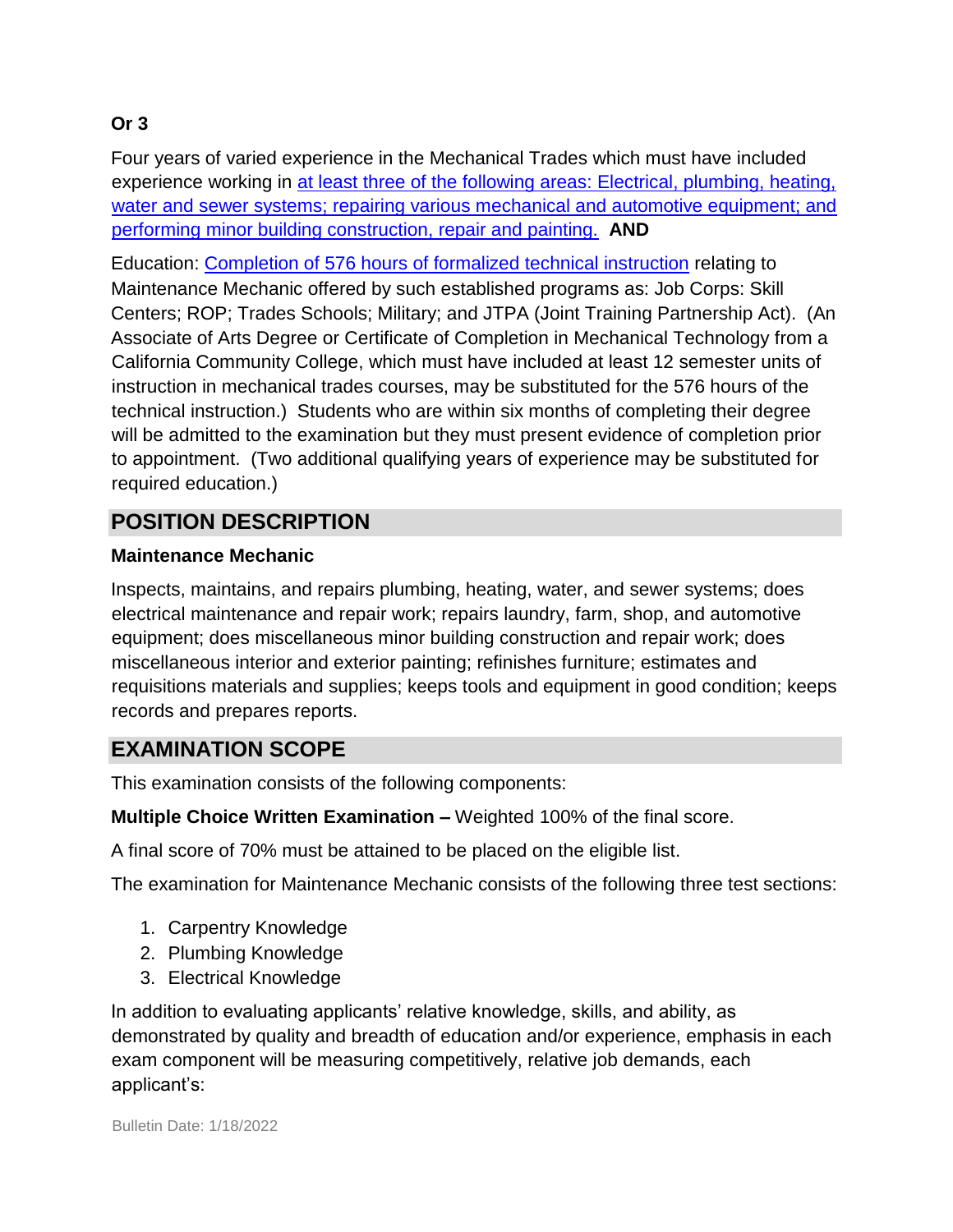#### **Knowledge of:**

- 1. Methods, materials, and equipment used in the operation and repair of plumbing, heating, electrical, water, and sewer systems
- 2. Materials, methods, and tools used in the repair of mechanical equipment and in miscellaneous building maintenance and repair work and skill in the performance of such work
- 3. Safety Orders of the Division of Industrial Safety dealing with heating, electrical, plumbing, and other mechanical systems.

#### **Ability to:**

- 1. Read, interpret, and work from plans, drawings, and specifications
- 2. Estimate materials needed
- 3. Keep records
- 4. Follow oral and written directions
- 5. Get along well with others
- 6. Read and write at a level appropriate to the classification.

#### **Special Personal Characteristic**

Superior mechanical ability

### **ELIGIBLE LIST INFORMATION**

A servicewide, open eligible list for the Maintenance Mechanic classification will be established for the State of California (all State of California departments, statewide).

The names of successful competitors will be merged onto the eligible list in order of final score regardless of exam date. Eligibility expires **twenty four (24) months** after it is established. Applicants must then retake the examination to reestablish eligibility. Veterans' Preference will be granted for this examination. In accordance with Government Codes 18973.1 and 18973.5, whenever any veteran, or widow or widower of a veteran achieves a passing score on an open examination, he or she shall be ranked in the top rank of the resulting eligible list.

Veterans status is verified by the California Department of Human Resources (CalHR). Information on this program and [the Veterans' Preference Application](https://www.jobs.ca.gov/CalHRPublic/Landing/Jobs/VeteransInformation.aspx) [\(](https://www.jobs.ca.gov/CalHRPublic/Landing/Jobs/VeteransInformation.aspx)Std. form 1093) is available online**.** Additional information on veteran benefits is available at the Department of Veterans Affairs.

Career Credits **will not** be added to the final score for this exam, because it does not meet the requirements to qualify for Career Credits.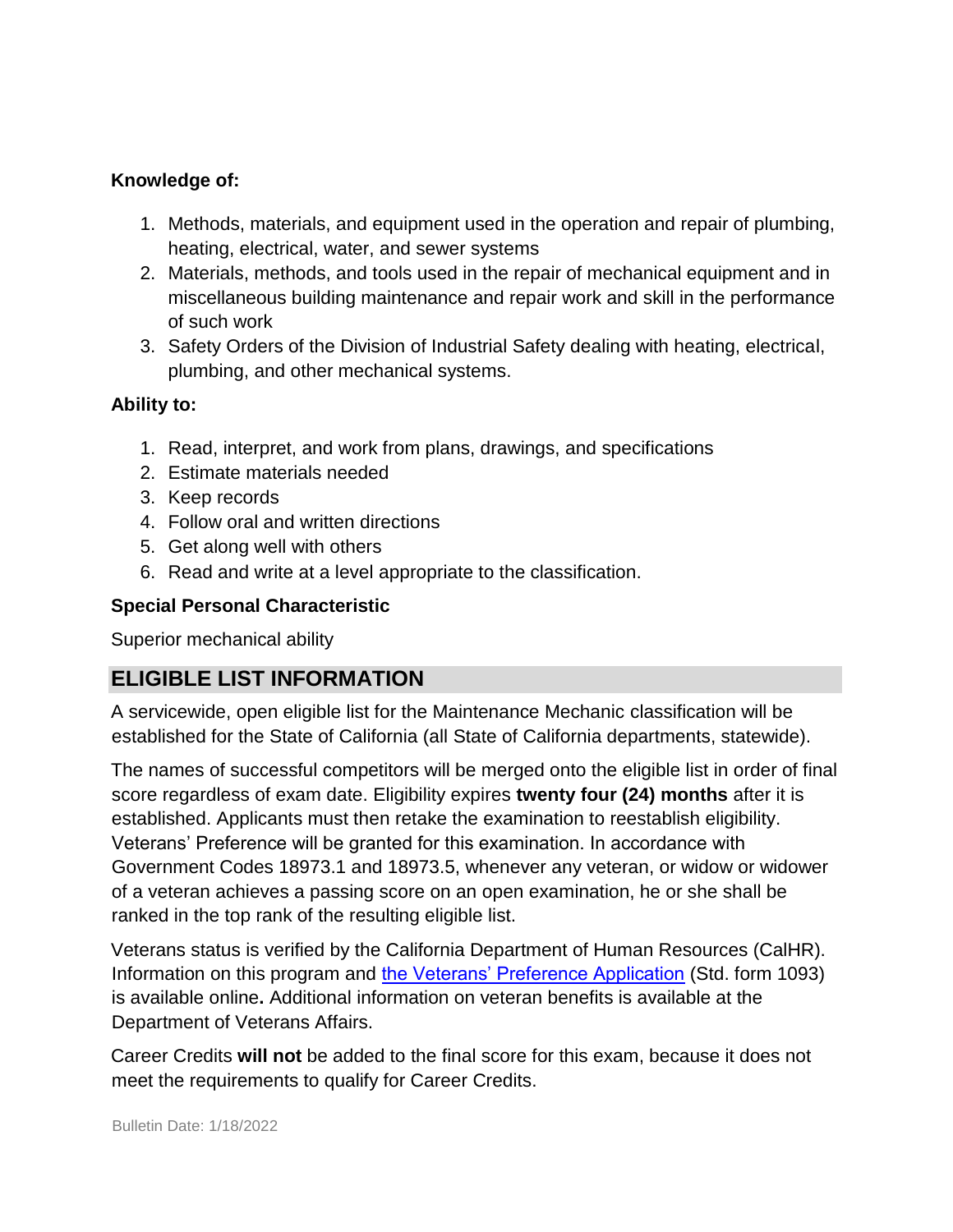## **PREPARING FOR THE EXAMINATION**

Here is a list of suggested resources to have available when applying for the examination.

**Employment History:** Employment dates, job titles, organization names and addresses, names of supervisors or persons who can verify your job responsibilities and phone numbers of persons listed above.

**Education:** School names and addresses, degrees earned, dates attended, courses taken (verifiable on a transcript), persons or office who can verify education, and phone numbers of persons or offices listed above.

**Training:** Class titles, certifications received, names of persons who can verify your training, and phone numbers of persons listed above.

### **TAKING THE EXAMINATION**

**[Take the Maintenance Mechanic online](https://www.jobs.ca.gov/CalHRPublic/Login.aspx?ExamId=0PBCT) [exam](https://www.jobs.ca.gov/CalHRPublic/Login.aspx?ExamId=0PBCT)**

Please note: If you need special testing arrangements, please select the Reasonable Accommodation box during the self-scheduling process.

### **TESTING DEPARTMENTS**

State of California (all State of California departments)

### **CONTACT INFORMATION**

California Department of Human Resources CalCareer Service Center 1810 16th Street Sacramento, CA 95814 Phone: (866) 844-8671 Email: CalCareer@CalHR.CA.GOV

California Relay Service: 7-1-1 (TTY and voice)

TTY is a Telecommunications Device for the Deaf, and is reachable only from phones equipped with a TTY Device.

### **EQUAL OPPORTUNITY EMPLOYER**

The State of California is an equal opportunity employer to all, regardless of age, ancestry, color, disability (mental and physical), exercising the right of family care and medical leave, gender, gender expression, gender identity, genetic information, marital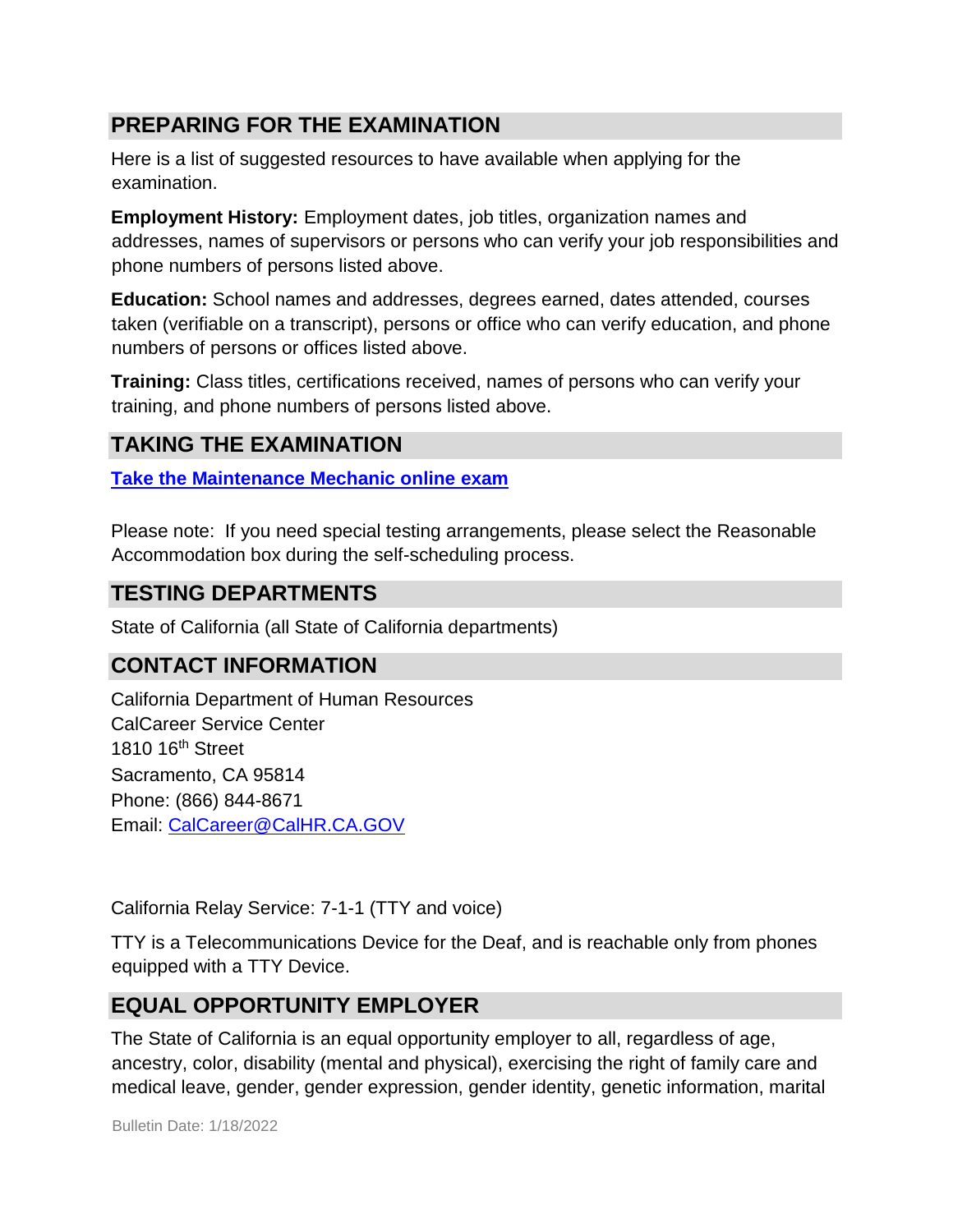status, medical condition, military or veteran status, national origin, political affiliation, race, religious creed, sex (includes pregnancy, childbirth, breastfeeding, and related medical conditions), and sexual orientation.

# **DRUG-FREE STATEMENT**

It is an objective of the State of California to achieve a drug-free State work place. Any applicant for State employment will be expected to behave in accordance with this objective, because the use of illegal drugs is inconsistent with the law of the State, the rules governing civil service, and the special trust placed in public servants.

## **GENERAL INFORMATION**

Examination and/or Employment Application (STD 678) forms are available at the California Department of Human Resources, local offices of the Employment Development Department, and through your **[CalCareer Account.](http://www.jobs.ca.gov/)**

If you meet the requirements stated on this examination bulletin, you may take this examination, which is competitive. Possession of the entrance requirements does not assure a place on the eligible list. Your performance in the examination described in this bulletin will be rated against a predetermined job-related rating, and all applicants who pass will be ranked according to their score.

The California Department of Human Resources (CalHR) reserves the right to revise the examination plan to better meet the needs of the service, if the circumstances under which this examination was planned change. Such revision will be in accordance with civil service laws and rules and all applicants will be notified.

General Qualifications: Applicants must possess essential personal qualifications including integrity, initiative, dependability, good judgement, the ability to work cooperatively with others, and a state of health consistent with the ability to perform the assigned duties of the class. A medical examination may be required. In open examinations, investigation may be made of employment records and personal history and fingerprinting may be required.

Eligible Lists: Eligible lists established by competitive examination, regardless of date, must be used in the following order: 1) sub-divisional promotional, 2) departmental promotional, 3) multi-departmental promotional, 4) servicewide promotional, 5) departmental open, 6) open. When there are two lists of the same kind, the older must be used first. Eligible lists will expire in one to four years unless otherwise stated on the bulletin.

High School Equivalence: Equivalence to completion of the  $12<sup>th</sup>$  grade may be demonstrated in any one of the following ways: 1) passing the General Education Development (GED) Test; 2) completion of 12 semester units of college-level work; 3) certification form the State Department of Education, a local school board, or high